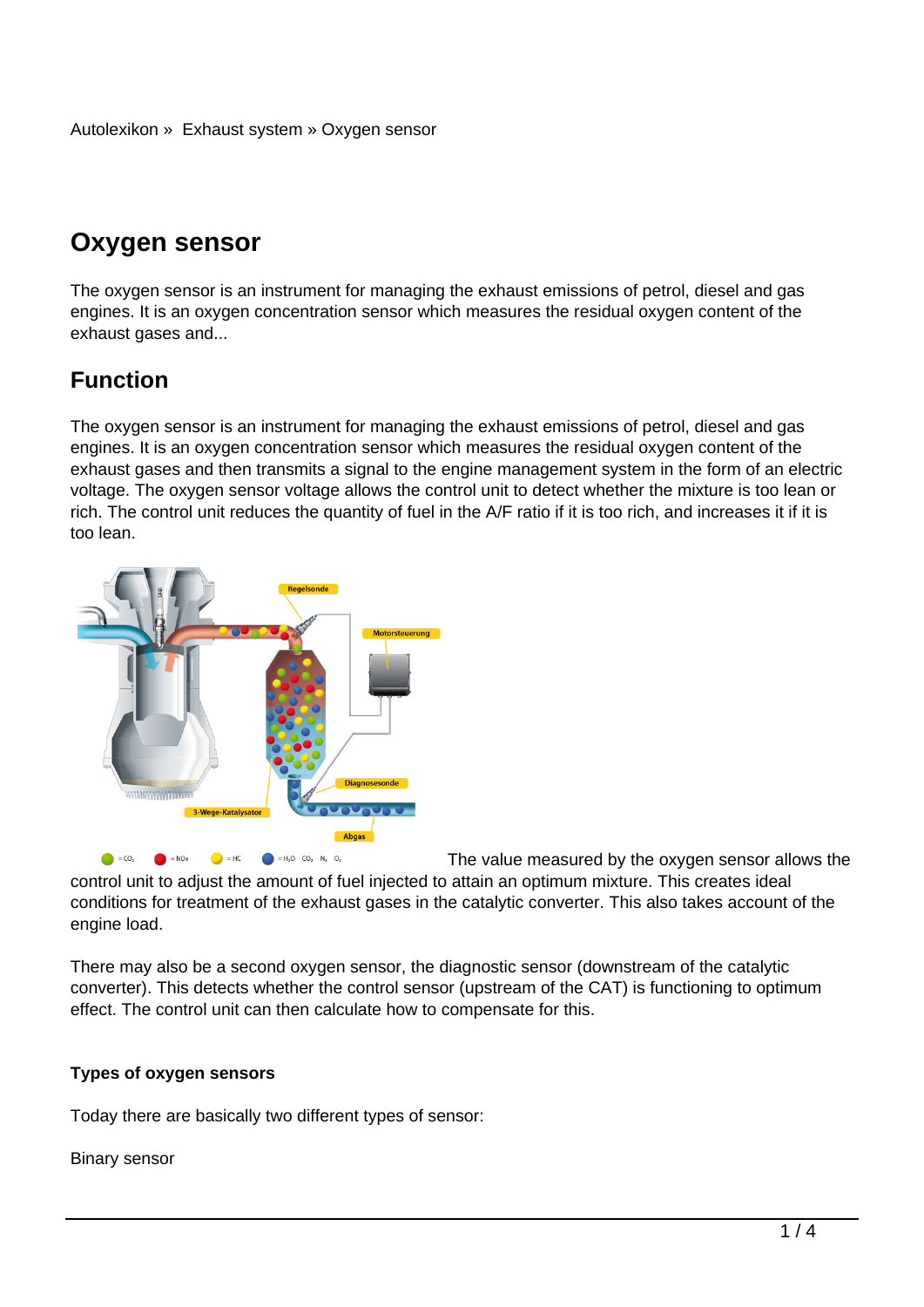Today there are basically two different types of sensor: the binary and the wideband sensor. When at operating temperature (from 350 °C), the binary sensor generates a change in electric voltage depending on the oxygen level in the exhaust. It compares the residual oxygen content in the exhaust with the oxygen level of the ambient air and identifies the transition from a rich mixture (lack of air) to a lean mixture (excess air) and vice versa.

Wideband sensor



The wideband sensor is extremely accurate when

measuring both a rich and lean air/fuel ratio. It has a greater measuring range and is also suitable for use in diesel and gas engines.

Nowadays heated oxygen sensors are used to ensure the oxygen sensors attain operating temperature more quickly and can thus intervene earlier in the emission control process. Heated HEGO sensors no longer need to be installed so close to the engine.

#### **Structure of the oxygen sensor**

#### Finger-type sensor

The core of the finger-type sensor consists of a finger-shaped ceramic element. It is heated by a heater incorporated in the sensor as control is possible only at a minimum operating temperature of 350 °C. The exhaust gases flow over the electrode side of the sensor element, while the other is in contact with the outside air. The outside air here acts as a reference for measurement of the residual oxygen content. To protect the sensor element from combustion residues and condensate in the exhaust gas, the sensor housing is fitted with a protection tube at the exhaust gas end.

#### Planar sensor

The planar oxygen sensor is manufactured using thick-film-technology. The shape of the sensor element resembles an elongated plate. Both the measuring cell and the heating element are integrated in this plate, so allowing the sensor to attain its operating state more quickly. Here too suitable protection tubes are used to protect the sensor element from combustion residues and condensate in the exhaust.

## **Environmental protection**

Exhaust emissions standards and limit values are becoming increasingly stringent. Oxygen sensors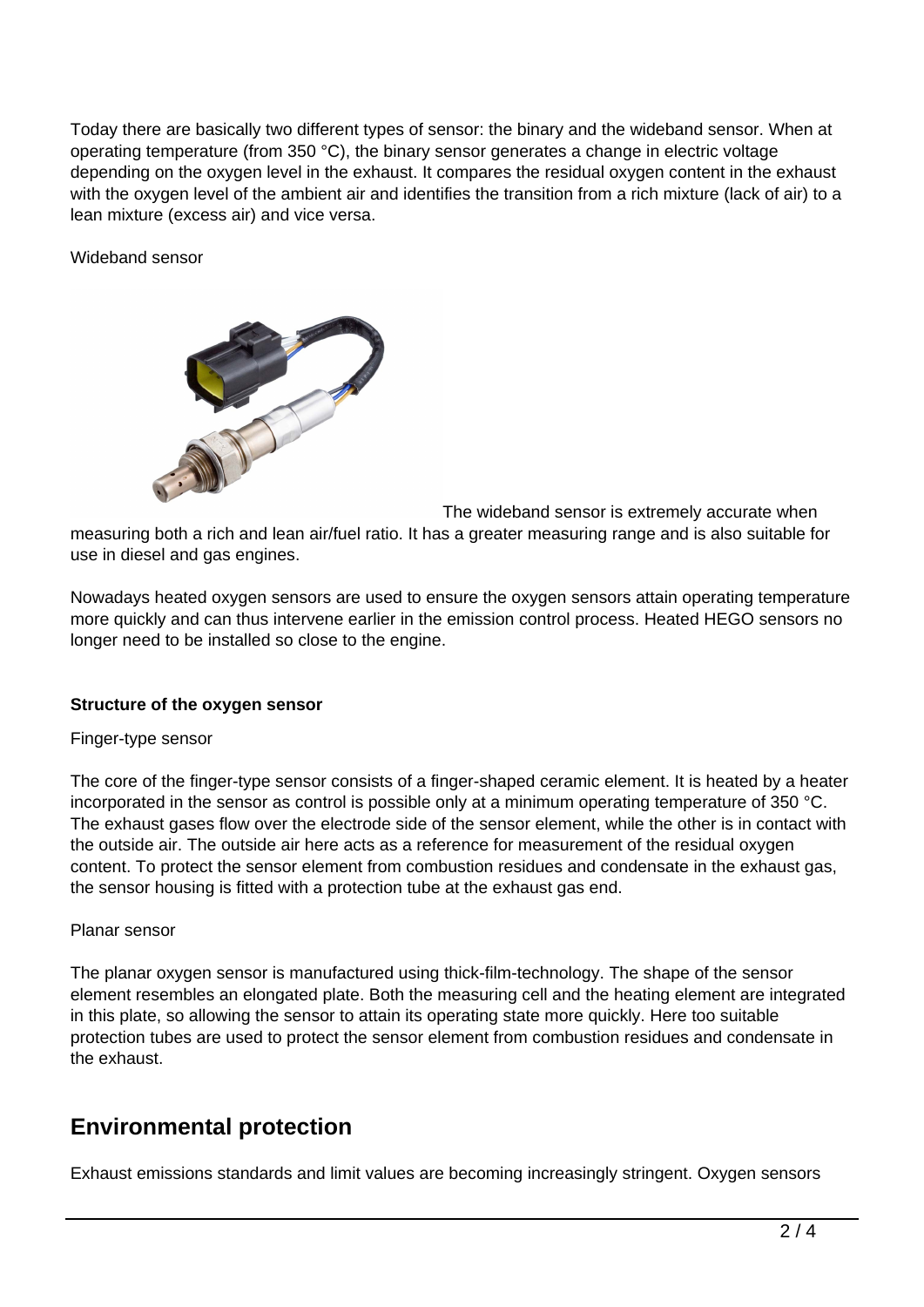became indispensable long ago to ensure the efficient reduction of emissions. More recent vehicles usually feature a configuration with two oxygen sensors described above. Here the two sensors monitor each other and so regulate functioning of the catalytic converter. This is the only way to further reduce exhaust emissions in coming years.

 Development of the planar universal exhaust gas oxygen sensor has made another important contribution to ensuring vehicle engines are more environmentally friendly. They reach their operating temperature in less than five seconds and so guarantee maximum control quality even in the emissionintensive cold start phase.

 Oxygen sensors are subject to extreme loads. Perfect functioning of the oxygen sensor is necessary if your engine is to be reliable - thus ensuring:

- Low fuel consumption
- Low pollutant emissions
- Compliant exhaust emission values

 If you replace the oxygen sensor in good time, you can also avoid costly damage to your CAT and improve vehicle performance.

### **Bilder**

## **Hersteller**